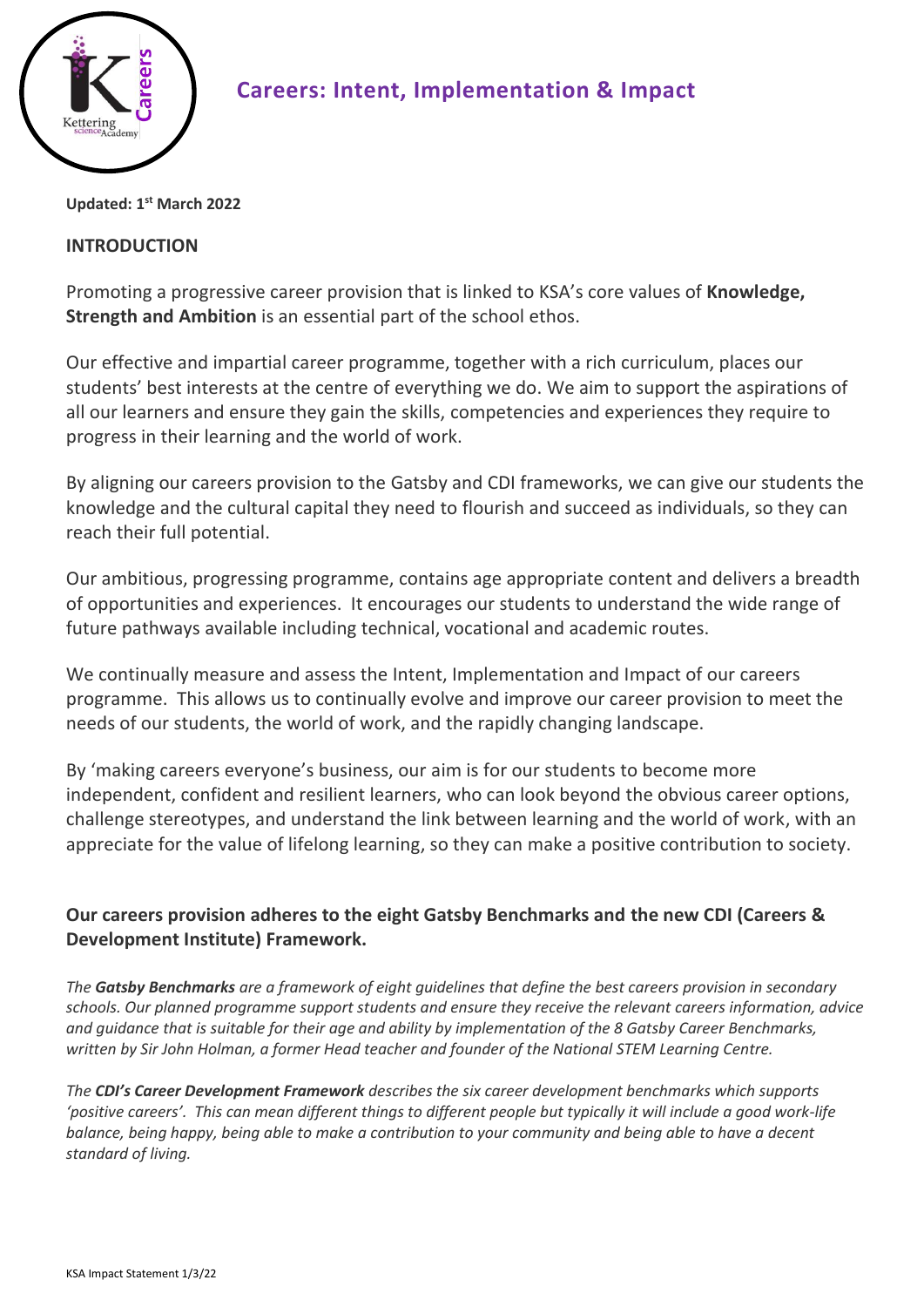# **CDI Career Development Framework and the Gatsby Benchmarks**

(Figure 3)

|                                                                   | How does the Benchmark support pupils to                                                                                                                                                                                                                                                                       |                                                                                                                                                                                                                                                                                                                                                                                                                                        |                                                                                                                                   |                                                                                                                                                        |                                                                                                                                                             |                                                                                                                                                                                                                                    |
|-------------------------------------------------------------------|----------------------------------------------------------------------------------------------------------------------------------------------------------------------------------------------------------------------------------------------------------------------------------------------------------------|----------------------------------------------------------------------------------------------------------------------------------------------------------------------------------------------------------------------------------------------------------------------------------------------------------------------------------------------------------------------------------------------------------------------------------------|-----------------------------------------------------------------------------------------------------------------------------------|--------------------------------------------------------------------------------------------------------------------------------------------------------|-------------------------------------------------------------------------------------------------------------------------------------------------------------|------------------------------------------------------------------------------------------------------------------------------------------------------------------------------------------------------------------------------------|
|                                                                   | Grow<br>throughout life                                                                                                                                                                                                                                                                                        | <b>Explore</b><br>possibilities                                                                                                                                                                                                                                                                                                                                                                                                        | <b>Manage</b><br>career                                                                                                           | <b>Create</b><br>opportunities                                                                                                                         | <b>Balance life</b><br>and work                                                                                                                             | See the big<br>pieture                                                                                                                                                                                                             |
| 1. A stable<br>careers<br>programme                               | The careers programme should include learning outcomes to identify and communicate the connection between<br>what activities take place and the overall vision, purpose and aims of the programme. These outcomes can also be<br>used to aid in the evaluation of the programme.                               |                                                                                                                                                                                                                                                                                                                                                                                                                                        |                                                                                                                                   |                                                                                                                                                        |                                                                                                                                                             |                                                                                                                                                                                                                                    |
| 2. Learning<br>from career<br>and labour<br>market<br>information | Provide<br>examples of<br>the value of<br>learning and<br>qualifications<br>and their<br>connection to<br>career.                                                                                                                                                                                              | Encourage<br>exploration<br>and analysis<br>of information<br>about the<br>labour market.                                                                                                                                                                                                                                                                                                                                              | <b>Illustrate</b><br>common career<br>challenges and<br>examine how<br>they can be<br>overcome.                                   | Encourage<br>exploration of<br>entrepreneurship,<br>and self-<br>employment as<br>a career route.                                                      | Raise<br>awareness<br>of rights and<br>responsibilities<br>and provide<br>examples of<br>different work-<br>life balance.                                   | Provide labour<br>market data.<br>policies and<br>issues for<br>analysis and<br>discussion.                                                                                                                                        |
|                                                                   |                                                                                                                                                                                                                                                                                                                |                                                                                                                                                                                                                                                                                                                                                                                                                                        |                                                                                                                                   |                                                                                                                                                        |                                                                                                                                                             |                                                                                                                                                                                                                                    |
| 3. Addressing<br>the needs of<br>each student                     | Shows how<br>recording<br>achievements<br>can support<br>lifelong<br>learning and<br>reflection.                                                                                                                                                                                                               | Use destinations data to provide institutionally<br>Challenge stereotypes and their<br>specific labour market information, career stories and<br>relationship to life roles, work-life<br>balance and career destinations.<br>alumni contacts that can be fed back into the career<br>programme.<br>Identifies how to differentiate delivery to meet the<br>needs of particular students including pupil premium<br>and SEND learners. |                                                                                                                                   |                                                                                                                                                        |                                                                                                                                                             |                                                                                                                                                                                                                                    |
|                                                                   |                                                                                                                                                                                                                                                                                                                |                                                                                                                                                                                                                                                                                                                                                                                                                                        |                                                                                                                                   |                                                                                                                                                        |                                                                                                                                                             |                                                                                                                                                                                                                                    |
| 4. Linking<br>curriculum<br>learning to<br>careers                | Use the Framework to audit other subjects' curricula, highlighting existing career learning content and identifying<br>opportunities to address career. In many cases it will be possible to identify existing learning outcomes in other<br>subjects which align closely with the six areas in the Framework. |                                                                                                                                                                                                                                                                                                                                                                                                                                        |                                                                                                                                   |                                                                                                                                                        |                                                                                                                                                             |                                                                                                                                                                                                                                    |
|                                                                   |                                                                                                                                                                                                                                                                                                                |                                                                                                                                                                                                                                                                                                                                                                                                                                        |                                                                                                                                   |                                                                                                                                                        |                                                                                                                                                             |                                                                                                                                                                                                                                    |
| <b>5. Encounters</b><br>with employers<br>and employees           | Encourage<br>visiting<br>speakers to<br>talk about their<br>experience in<br>education, their<br>qualifications<br>and their<br>professional<br>development.                                                                                                                                                   | Encourage<br>visiting<br>speakers to<br>talk about the<br>roles that are<br>available in<br>their workplace<br>and sector.                                                                                                                                                                                                                                                                                                             | Encourage<br>visiting<br>speakers to<br>discuss the way<br>in which they<br>have managed<br>their career.                         | Invite<br>entrepreneurs<br>and other<br>speakers<br>who have<br>changed the<br>opportunities<br>that were<br>open to them<br>through<br>their actions. | Encourage<br>visiting<br>speakers to talk<br>about what<br>they do when<br>they are not at<br>work and how<br>they balance<br>the demands<br>on their time. | Invite<br>politicians,<br>campaigners,<br>trade unionists<br>and other<br>experts to<br>talk about<br>the politics of<br>career.                                                                                                   |
|                                                                   |                                                                                                                                                                                                                                                                                                                |                                                                                                                                                                                                                                                                                                                                                                                                                                        |                                                                                                                                   |                                                                                                                                                        |                                                                                                                                                             |                                                                                                                                                                                                                                    |
| <b>6. Experiences</b><br>of workplaces                            |                                                                                                                                                                                                                                                                                                                | Prepare pupils for experiences of work by helping<br>them to develop questions to find out about the roles<br>available in the workplaces that they are visiting, what<br>qualifications people need to get those roles and how<br>you progress within the organisation.                                                                                                                                                               |                                                                                                                                   | Offer enterprise<br>competitions<br>and other<br>experiences of<br>entrepreneurship.                                                                   | Encourage<br>pupils to<br>use their<br>experiences of<br>work to find<br>out about how<br>others balance<br>work with life.                                 | <b>Support pupils</b><br>to think about<br>how the<br>organisations<br>that they are<br>visiting operate,<br>what they<br>contribute to<br>society and<br>the economy<br>and what<br>they might<br>be lauded or<br>criticised for. |
| 7. Encounters                                                     | Use these                                                                                                                                                                                                                                                                                                      | Create                                                                                                                                                                                                                                                                                                                                                                                                                                 | Discuss the way in which a                                                                                                        |                                                                                                                                                        | Recognise                                                                                                                                                   | Discuss the                                                                                                                                                                                                                        |
| with further<br>and higher<br>education                           | encounters to<br>support pupils<br>to think about<br>the relationship<br>between<br>learning, work<br>and career.                                                                                                                                                                                              | opportunities<br>for pupils to<br>find out about<br>the full range<br>of educational<br>and training<br>pathways.                                                                                                                                                                                                                                                                                                                      | commitment to lifelong learning<br>(including returning to learning)<br>can open up new opportunities and<br>support progression. |                                                                                                                                                        | learning as<br>a part of life<br>which people<br>need to make<br>time for.                                                                                  | politics and<br>economics of<br>the education<br>system,<br>including who<br>pays and why.                                                                                                                                         |
|                                                                   |                                                                                                                                                                                                                                                                                                                |                                                                                                                                                                                                                                                                                                                                                                                                                                        |                                                                                                                                   |                                                                                                                                                        |                                                                                                                                                             |                                                                                                                                                                                                                                    |
| 8. Personal<br>quidance                                           | Use personal guidance interviews as an opportunity to reflect on what activities pupils have participated in, what<br>career learning they have done, how this contributes to their longer term life goals and what further support they<br>need to put their plans into action.                               |                                                                                                                                                                                                                                                                                                                                                                                                                                        |                                                                                                                                   |                                                                                                                                                        |                                                                                                                                                             |                                                                                                                                                                                                                                    |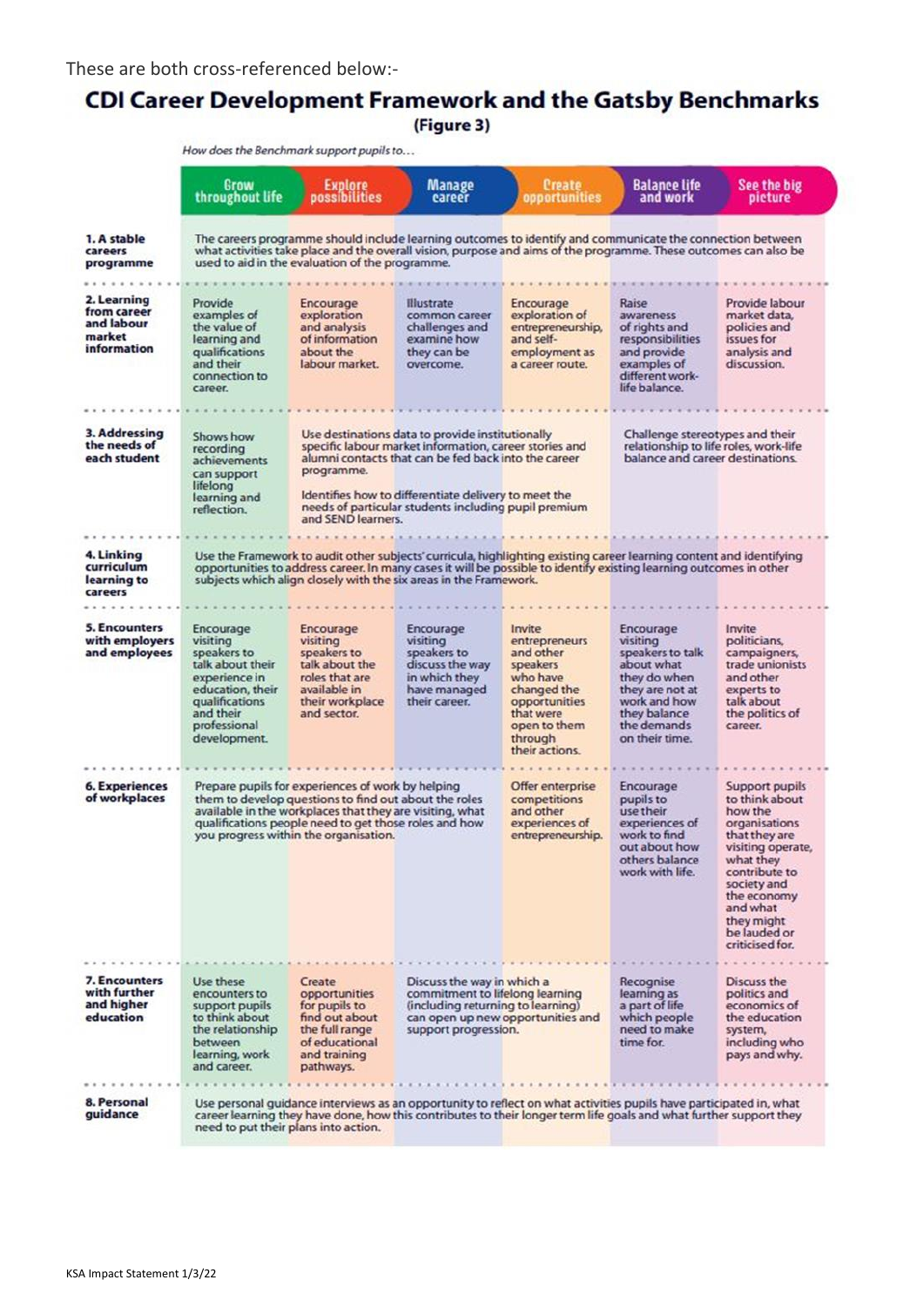#### **Intent:**

- 1. Students have access to an impartial ambitious, careers programme from Year 7 to Year 13, with explicit content, delivered in logical progression.
- 2. Unbiased careers advice and support from a range of different career activities such as individualised 1:1 career meetings, small group sessions, STEM activities, PSHE, employer encounters, career fairs, career conversations, HE/FE visits, Apprenticeship workshops, NCW, virtual and work experience/work shadowing activities, Career Term, careers within the curriculum etc.
- 3. Calendar of events and activities are published on our website, to ensure wider information, access and transparency \*
- 4. Student develop an analytical approach to career data such as Labour Market Information, which encourages exploration and supports them in making well informed decisions.
- 5. Challenging perceptions and raising aspirations, so that subject and career choices challenge stereotypes, and students know how to look beyond their immediate environment to new and exciting possibilities.
- 6. Students with special educational needs and disabilities, or those from disadvantaged groups, develop their skills in a safe and aspirational environment, to enable them reach their full potential and prepare them for their next transition point.
- 7. Supporting all students as they learn about the world of work, their adaptability, resilience, transferrable skills, qualifications and their own life goals such as happiness and wellbeing.
- 8. Providing advice, information, guidance and support which will encourage further engagement with all stakeholders such as parents/carers, families, staff and employers.
- 9. To futureproof students so they can understand the options available to them now and in the future.

### **Implementation:**

- 1. Delivering a clear, progressive and impartial programme to Year 7 Year 13, which is backed by SLT and all stakeholders, with explicit content taught in logical progression, routinely monitored, audited and evaluated to ensure it is fit for purpose.
- 2. Individualised programmes, age and ability appropriate, with clear and accurate career information, advice, and guidance, which meets the needs and supports pupils with the development of their own personalised careers journey and results in sustainable transitions and destinations
- 3. A range of up to date resources which supports the ever changing and evolving world of work landscape and includes a strong STEM agenda, PSHE, meaningful FE/HE and employer encounters, WEX/VWEX, NCW, NAW, and WRL opportunities including bespoke support to identified cohorts ensuring they understand their options and are able to reach their full potential.
- 4. Planned, facilitated access from external providers who can fully inform students about LMI and the range of Post 16 options, Post 18 options, alternative qualifications and pathways\*.
- 5. Teachers confidently embed careers within their own subjects (SOW), and are able to link their own expert subject knowledge to the world of work and can explain the range of pathways available, giving unbiased options.
- 6. Regular communication, advice, information, guidance to support all stakeholders and encourage further engagement through a range of communication channels such as Newsletters, Social media, Email, Website etc.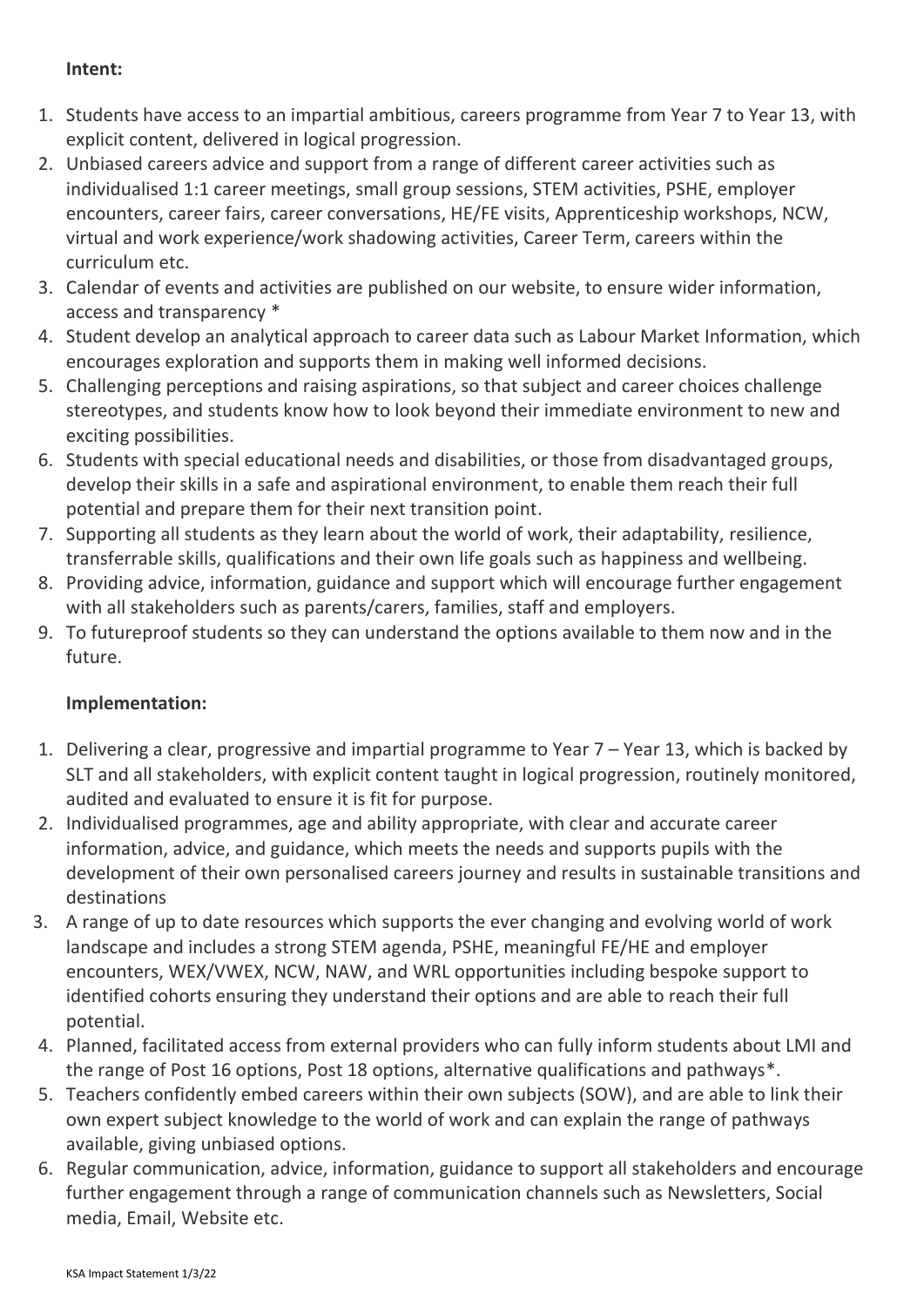- 7. Individualised support with career aspirations, as students develop personal strengths such as career management skills, improving attainment, adaptability, resilience, enterprise and engagement. Helping them to recognise the link between school and work, and the value of lifelong learning.
- 8. An evolving Alumni programme to inform and inspire.
- 9. Close working relationships with all stakeholders including community and local business networks, Enterprise Adviser, Enterprise Co-ordinator, SEMLEP, etc.

#### **Impact:**

- 1. Students are well prepared and feel empowered to make reasonable decisions about their future, and NEET figures which reflect the success of school programme and interventions.
- 2. Students are able to make clear informed decisions about their future career choices due to a wide range of experiences and opportunities.
- 3. Data such as destination, shows a range of positive outcomes, as students move successfully, at all transition points, onto sustainable pathways.
- 4. Teacher CPD. Subject teachers are expert in their delivery and confident in how their subject links to the world of work, and the variety of pathways and options.
- 5. Students are more engaged in the curriculum, and connected with their teachers as they are able to see the relevance of subjects and how they relates to the wider range of career options and pathways.
- 6. Students develop competencies and employability skills. They become motivated, understanding they can make a contribution to school, the community and society and have a positive attitude towards lifelong learning.
- 7. Increased and positive engagement with all stakeholders, via a range of communication methods. \*(Baker Clause)

#### **Summary:**

Regularly monitoring, evaluating, reviewing and reflecting allows us to proactively plan future programmes. We achieve this by collecting quantitative and qualitative data and information from a range of sources including:-

> Student/Parent surveys and questionnaires, Teacher and Staff evaluation forms Employer/Employee questionnaires Transitional destination data Progressive data Attendance and attainment figures Sustainable, progressive and ambitious pathways Compass + audit tool Gatsby Benchmark CDI Framework STEM KUDOS – on line platform SEMLEP – Local Enterprise Partnership C&EC – Careers and Enterprise Company NEET (Not in Education, Employment or Training) figures Contribution and engagement with society/Alumni